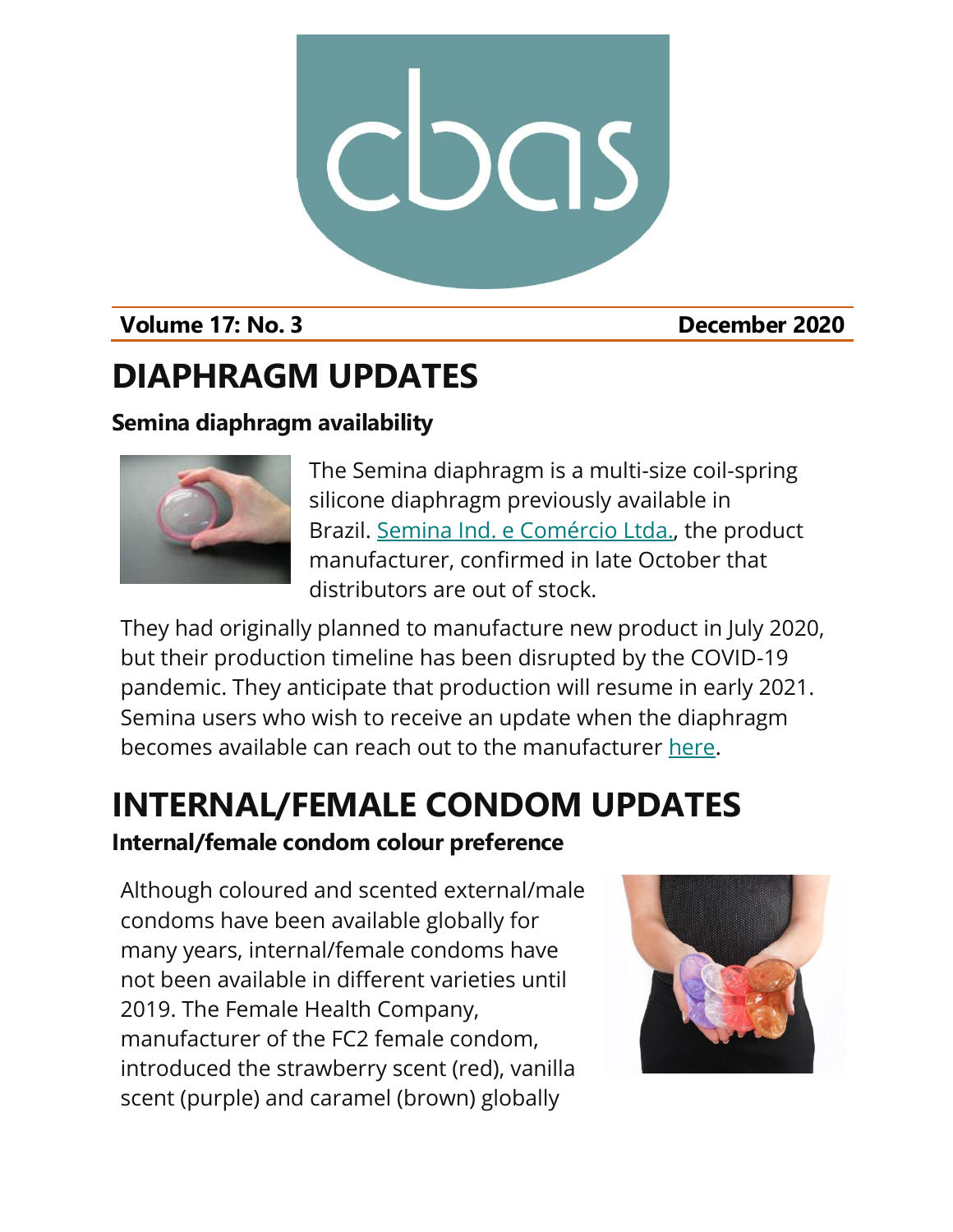and in South Africa in 2019 the strawberry and vanilla varieties became available.

Cupid female condoms introduced strawberry and vanilla globally in 2019. Colleagues from Match Research Unit are conducting a secondary analysis of choice of scent/colour of female condoms when female condom users are offered the natural, strawberry, and vanilla in a female condom study. Women can choose to take one or a combination of any of the available colours (FC2: plain, strawberry, or vanilla) and Cupid (plain or strawberry). Woman make their initial choice at the baseline visit and subsequently at follow-up visits can change to different varieties. Results will be available in the first quarter of 2021

#### **Condom perceptions survey**



External/male and internal/female condoms are the only available multi-purpose technology (MPT) that provides triple protection, preventing unintended pregnancy and sexually transmitted infections, including HIV. Rebranding has been shown to be an effective demand-creation strategy for the external/male condom.

Launched in 2015, the Max external/male condom is now available in four different scents. The internal/female condom has undergone similar branding and is now available as "Maxima."

Now that the rebranded Max/Maxima condoms have been available for several years it is important to evaluate how these and other brands of condoms are perceived, accessed, and used. The aim of this study is to evaluate male and female youth condom perceptions with a focus on the perceptions of the Department of Health branded Max/Maxima condoms.

A national survey will be conducted using an on-line anonymous survey with youth aged 16-35 (male and female) distributed as a link via permissions from collaborating organisations.

This study is funded by UNFPA South Africa.